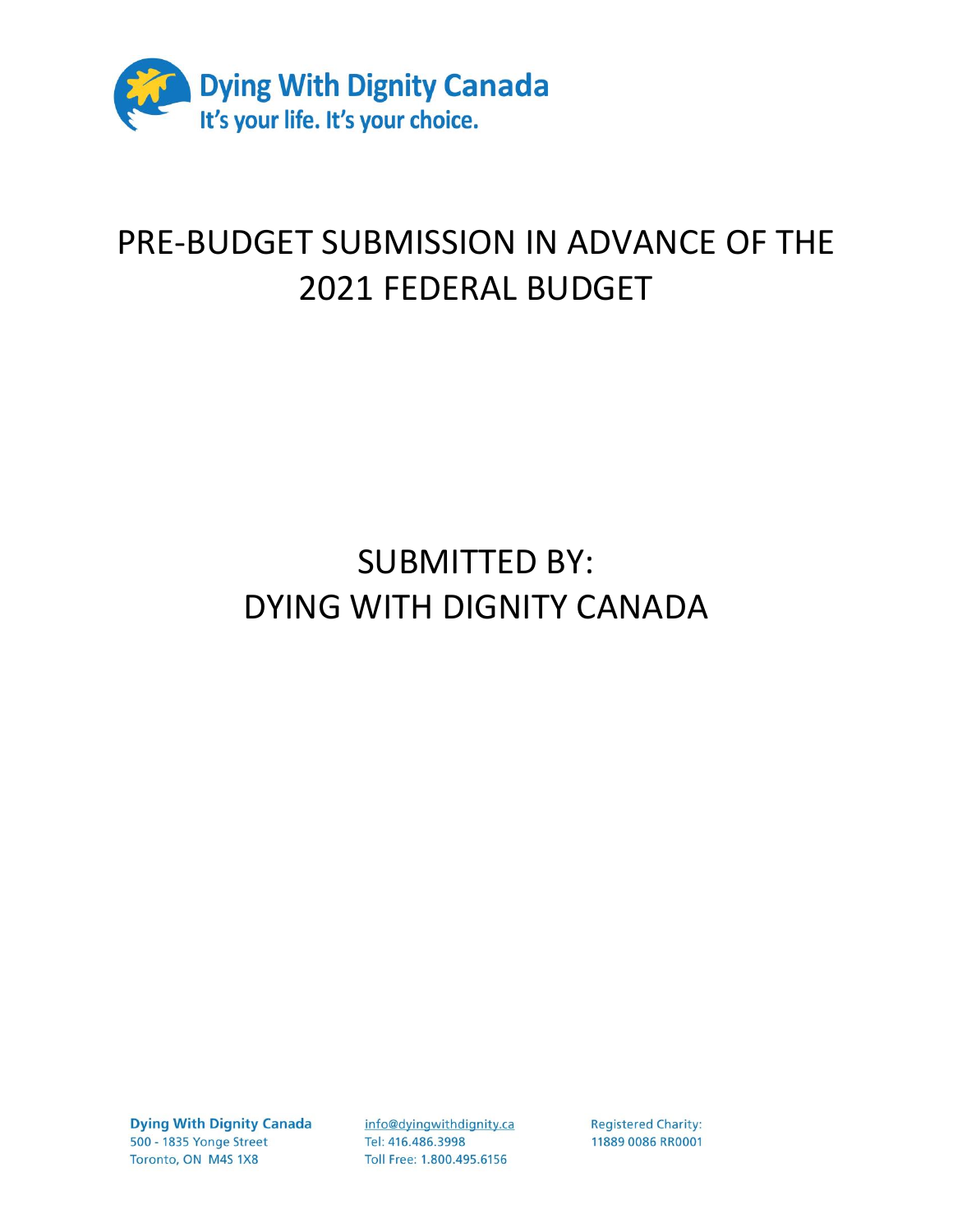

DWDC (DWDC) is the national human-rights charity committed to improving quality of dying, protecting end-of-life rights, and helping Canadians avoid unwanted suffering. We defend human rights by advocating for assisted dying rules that respect the Constitution and the Charter of Rights and Freedoms, provide support to adults suffering greatly from an irremediable medical condition who wish to die on their own terms, and educate Canadians about their legal end-of-life options, including the right to medical assistance in dying (MAID), and the importance of advance care planning.

## **DWDC POSITION ON END-OF-LIFE CARE**

As DWDC advocates for choice at end of life, and access to quality end-of-life care, we support the statement made by Health Canada in its 2019 Action Plan on Palliative Care: "Canadians deserve to live out their lives with dignity and in comfort, with access to care that respects their wishes and is appropriate to their needs." DWDC also supports the goals of the Quality End-of-Life Coalition of Canada, as stated in their Blueprint for Action 2020-2025:

- Increasing public awareness around hospice palliative care benefits, issues and areas needing improvement, including support for caregivers and those experiencing grief and bereavement
- Ensuring health care providers, volunteers, communities, caregivers and others have access to education and training to ensure they possess the required competencies to provide optimal care
- Contributing to research and systematic, standardized data collection on hospice palliative care with special interest including formal and informal caregivers, and grief and bereavement
- Advocating for universally accessible and culturally safe access to hospice palliative care for under-served populations and those who provide caregiving and experience grief and bereavement.

DWDC also advocates for *home-based and in-community* investment in palliative care, as a hospice-based approach may create limits by focusing on a specific location, rather than on the application of the skills and care associated with palliative care. We also support working closely with established organizations having expertise in grief and bereavement to enhance their reach and expand the contributions they are already making for those in our communities who have suffered the loss of a loved one.

## **RECOMMENDATIONS**

DWDC supports the recommendations proposed by the Canadian Hospice Palliative Care Association (CHPCA) in its pre-budget submission, one of which proposes

**Dying With Dignity Canada** 500 - 1835 Yonge Street Toronto, ON M4S 1X8

info@dyingwithdignity.ca Tel: 416.486.3998 Toll Free: 1.800.495.6156

**Registered Charity:** 11889 0086 RR0001